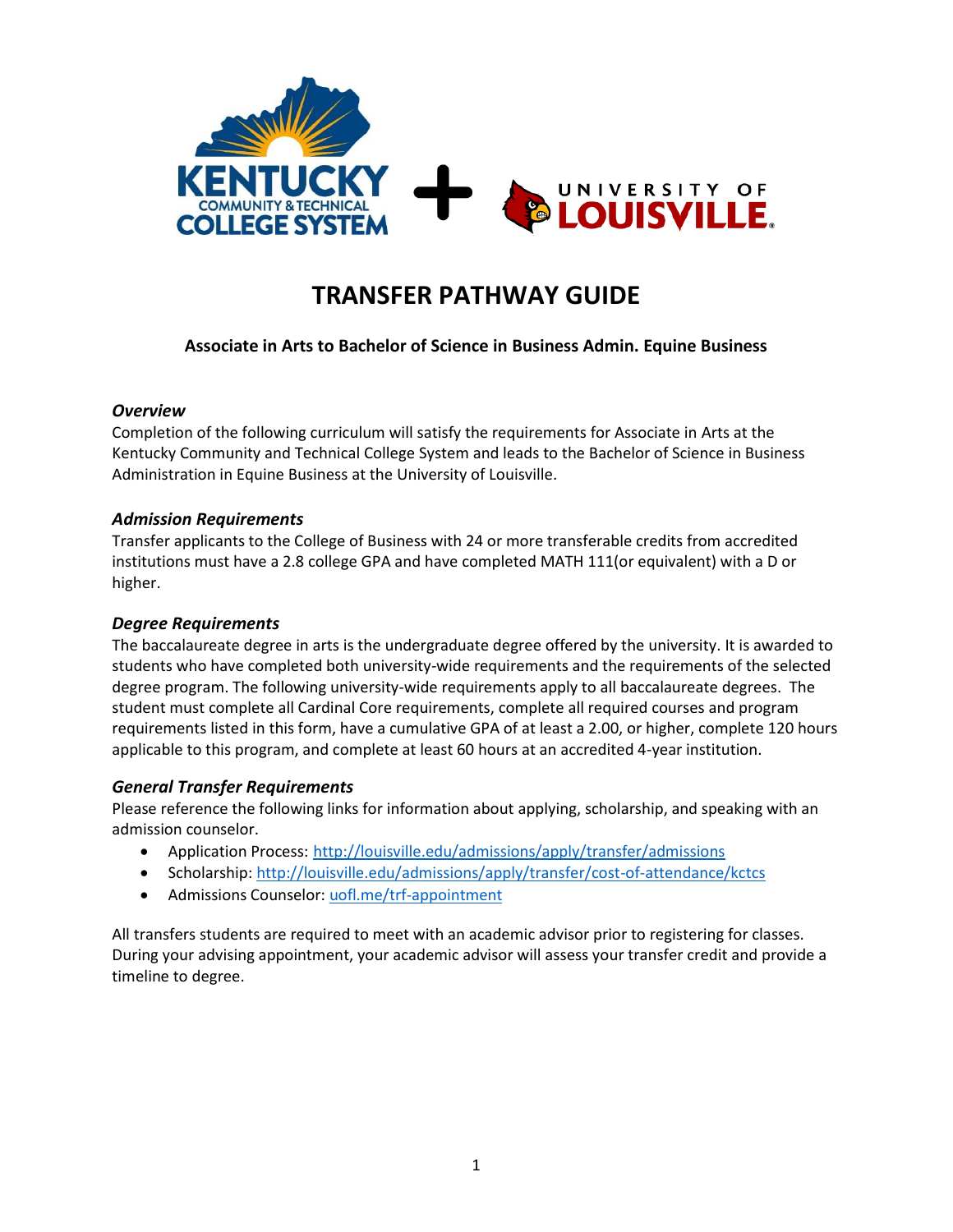#### **Associate of Art to Bachelor of Science in Business Admin. in Equine Business**

#### **Kentucky Community and Technical College System**

| <b>KCTCS</b><br>Course | <b>Course or Category</b>                      | <b>Credits</b> | UofL<br>Course               | Completed |
|------------------------|------------------------------------------------|----------------|------------------------------|-----------|
| <b>ENG 101</b>         | <b>Written Communication I</b>                 | 3              | <b>ENGL 101</b>              |           |
| <b>ENG 102</b>         | <b>Written Communication II</b>                | 3              | <b>ENGL 102</b>              |           |
| <b>COM 181</b>         | <b>Public Speaking</b>                         | 3              | <b>COMM 111</b>              |           |
| <b>ECO 201</b>         | Principles of Microeconomics                   | 3              | <b>ECON 201</b>              |           |
| ECO 202                | <b>Principles of Macroeconomics</b>            | 3              | <b>ECON 202</b>              |           |
| TBS XXX                | Social Behavioral Science*                     | 3              | <b>SB XXX</b>                |           |
| <b>HIS XXX</b>         | Recommend- HIS 101, 102, 108 or 109            | 3              | HIST 101, 102,<br>211 or 212 |           |
| TBS XXX                | Arts and Humanities*                           | 3              | TBD XXX                      |           |
| TBS XXX                | Science w/lab                                  | 4              | TBD XXX                      |           |
| <b>MAT 150</b>         | College Algebra                                | 3              | <b>MATH 111</b>              |           |
| <b>STA 220</b>         | Statistics**                                   | 3              | <b>MATH 109</b>              |           |
|                        | <b>Subtotal General Education Core Courses</b> | 34             |                              |           |

**Category 1: KCTCS General Education Core Requirements (34 hours)**

TBS XXX means to be selected by KCTCS student.

\*One of these courses must be selected from the KCTCS identified Cultural Studies course list, indicate by placing (CS) next to the course name in Category 1 or 2 table.

\*\* MAT 150 is the pre-requisite for STA 220

#### **Category 2: KCTCS AA Requirements (6 hours)**

| <b>KCTCS</b><br>Course | <b>Course or Category</b>                 | <b>Credits</b> | UofL<br><b>Course</b> | Completed |
|------------------------|-------------------------------------------|----------------|-----------------------|-----------|
| PHI XXX                | Ethics-PHI 130 or PHI 150                 |                | PHIL 321 or<br>225    |           |
| TBS XXX                | A/H, S/B or FL Gen Ed-cultural studies    |                | TBD XXX               |           |
|                        | <b>Subtotal AA/AS Requirement Courses</b> |                |                       |           |

#### **Category 3: KCTCS Electives (21 hours)**

| <b>KCTCS</b><br><b>Course</b> | <b>Course or Category</b>                | <b>Credits</b> | UofL<br>Course  | <b>Completed</b> |
|-------------------------------|------------------------------------------|----------------|-----------------|------------------|
| <b>CIT 105</b>                | Digital Literacy or IC3 Fast Track Test* | $0 - 3$        | Elective        |                  |
| <b>FYE 105</b>                | First-Year Experience                    | 3              | <b>GEN 101</b>  |                  |
| <b>ACC 201</b>                | <b>Financial Accounting</b>              | 3              | <b>ACCT 201</b> |                  |
| <b>ACC 202</b>                | <b>Managerial Accounting</b>             | 3              | <b>ACCT 202</b> |                  |
| <b>MAT 170</b>                | <b>Brief Calculus with Applications</b>  | 3              | <b>MATH 180</b> |                  |
| <b>BAS 267</b>                | Intro to Business Law                    | 3              | <b>CLAW 301</b> |                  |
| TBS XXX                       | Any College Level Course                 | 3              | Elective        |                  |
|                               | <b>Subtotal Elective Courses</b>         | 21             |                 |                  |
|                               | <b>TOTAL Associate Degree Hours</b>      | 61             |                 |                  |